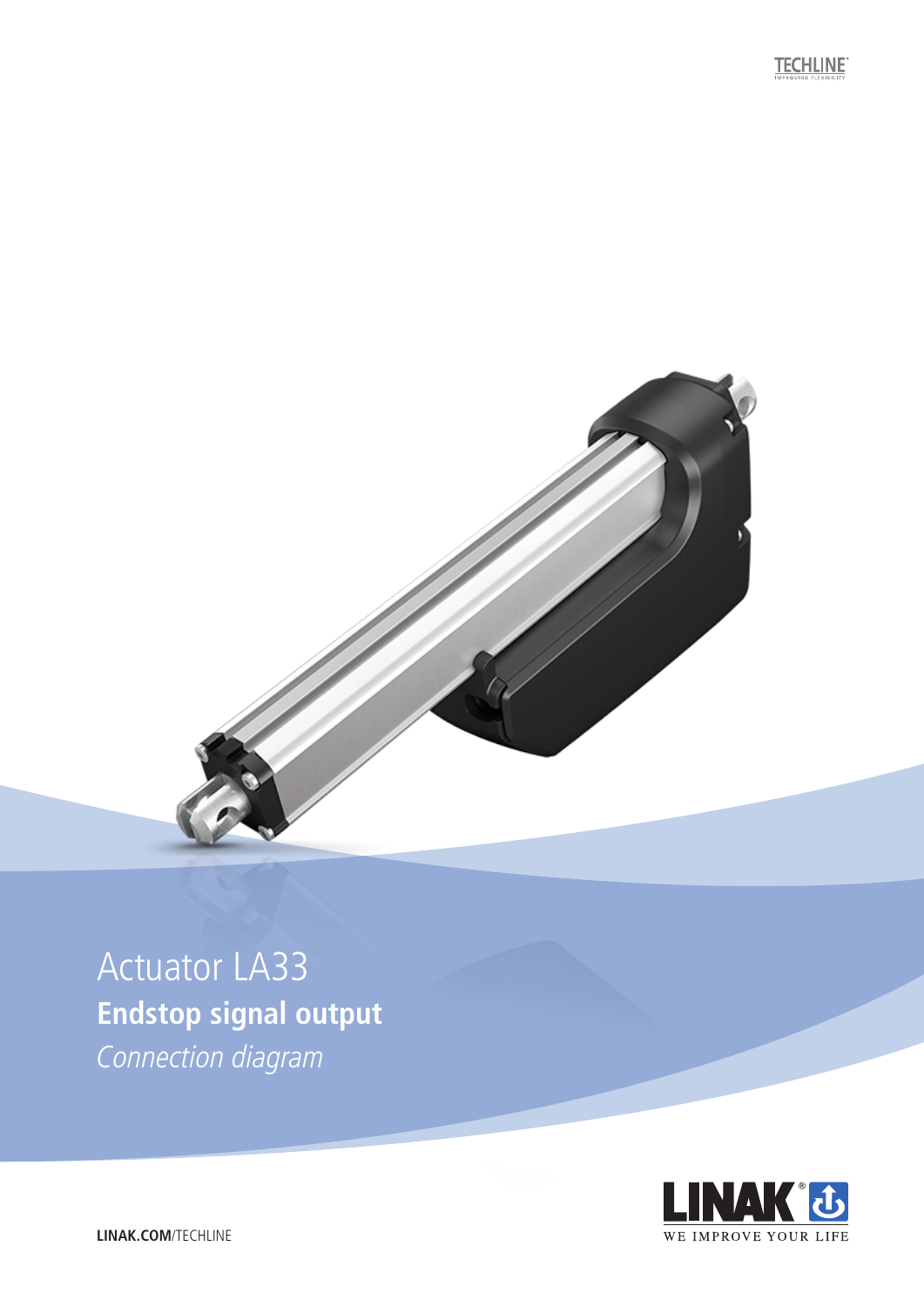## Connection diagram

### 33XXXXXXXXXXXX0X=XXXXX1XXXXXXX





**2**

**1**

**2**

**5**

**6**

**1**



**AMP**  Standard signal cabel



**DEUTSCH**  Standard signal cabel

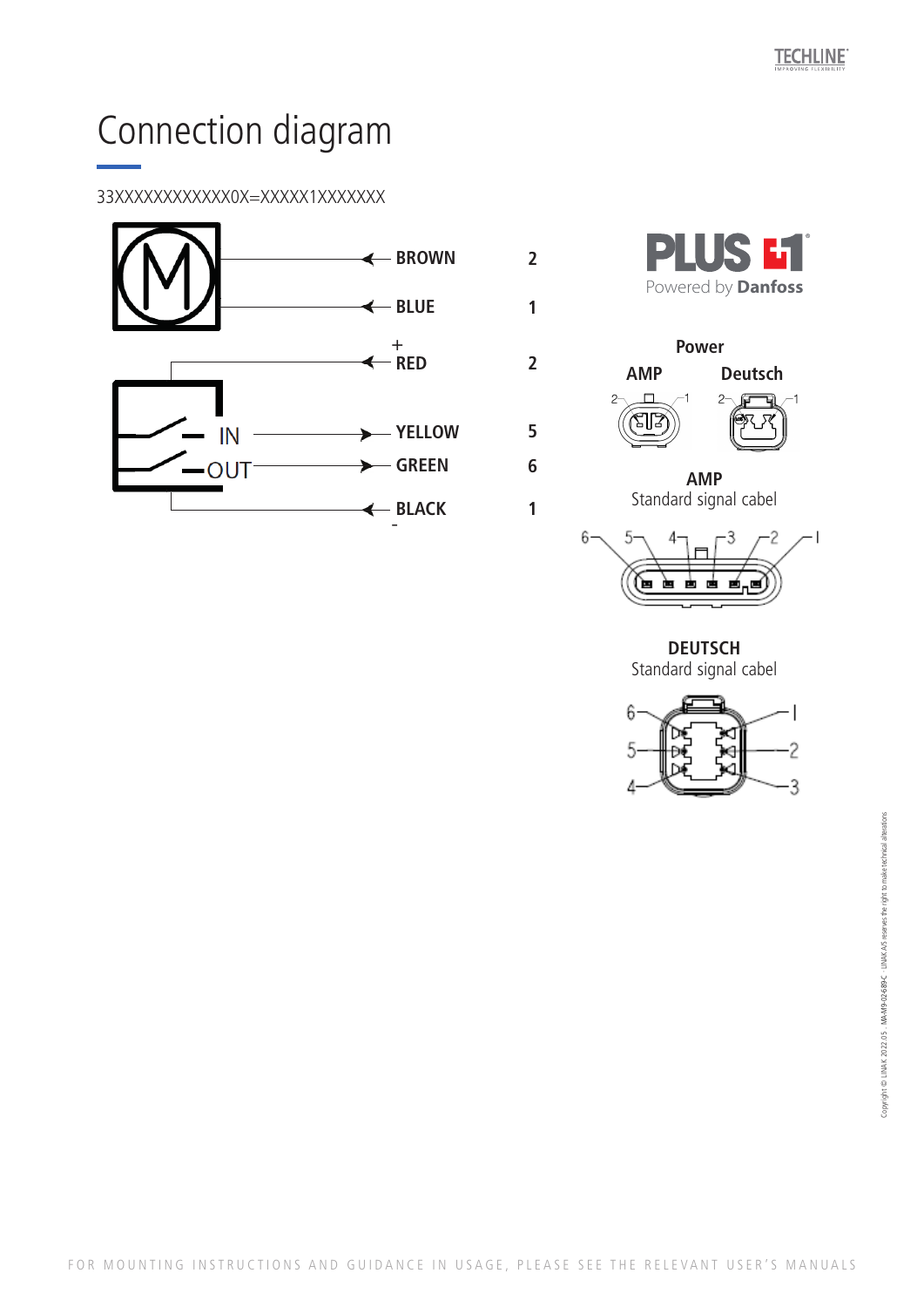### I/O Specifications

| Input/Output | Specification                                                                                                                                                    | <b>Comments</b>                                                                                       |
|--------------|------------------------------------------------------------------------------------------------------------------------------------------------------------------|-------------------------------------------------------------------------------------------------------|
| Description  | The actuator can be equipped withelectronically<br>controlled<br>Endstop Signals out.                                                                            |                                                                                                       |
| <b>Brown</b> | 12 or 24 VDC $(+/-)$<br>$12 V \pm 20 \%$<br>$24V \pm 10 \%$<br>Under normal conditions:<br>12 V, max. 13 A depending on load<br>24 V, max. 9 A depending on load | To extend actuator:<br>Connect Brown to positive<br>To retract actuator:<br>Connect Brown to negative |
| Blue         |                                                                                                                                                                  | To extend actuator:<br>Connect Blue to negative<br>To retract actuator:<br>Connect Blue to positive   |
| Red          | Signal power supply $(+)$ 12-24 VDC                                                                                                                              | Current consumption:<br>Max. 40 mA, also when the<br>actuator is not running                          |
| <b>Black</b> | Signal power supply GND (-)                                                                                                                                      |                                                                                                       |
| Green        | Endstop signal out                                                                                                                                               | Output voltage min. VIN - 2 V<br>Source current max, 100 mA<br>NOT potential free                     |
| Yellow       | Endstop signal in                                                                                                                                                |                                                                                                       |
| Violet       | Not to be connected                                                                                                                                              |                                                                                                       |
| White        | Not to be connected                                                                                                                                              |                                                                                                       |

 $\left( \mathbf{i} \right)$ 

**Tip:** If you wish to use the endstop signals, you will have to keep power on the brown, blue, red and black wires, otherwise the signal will be lost.